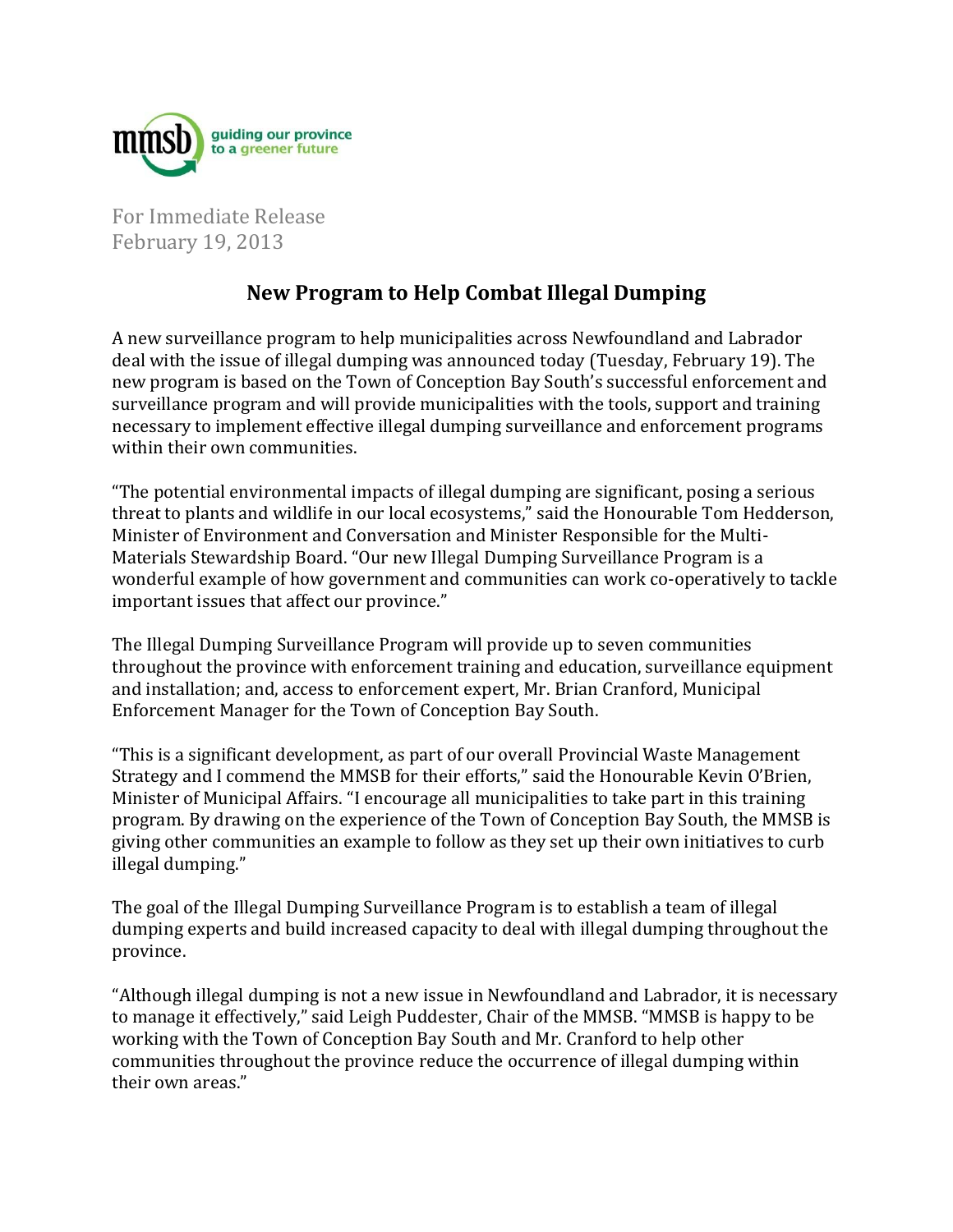MMSB, in partnership with Mr. Cranford, is hosting a series of enforcement information sessions throughout the province. The first session is taking place on February 25 in Marystown. Municipalities are encouraged to attend the information session closest to them. For a complete schedule of information sessions, please refer to the backgrounder below.

"We are very pleased with the success of our enforcement program and of the work Mr. Cranford has accomplished for our Town," said Woodrow French, Mayor of the Town of Conception Bay South. "We are happy to be working with MMSB to help other communities throughout the province tackle this important issue."

For more information about the Illegal Dumping Surveillance Program, please contact MMSB at [inquiries@mmsb.nl.ca.](mailto:inquiries@mmsb.nl.ca) MMSB is investing \$65,000 from the Waste Management Trust Fund for the program.

MMSB is a Crown agency that reports to the Minister of the Environment and Conservation. The MMSB supports modern waste management practices in the province, with a particular focus on waste diversion, recycling and public education, in order to ensure a clean and healthy environment throughout Newfoundland and Labrador.

- 30 -

Media contacts: Melony O'Neill Director of Communications Department of Environment and Conservation 709-729-2575, 689-0928 [moneill@gov.nl.ca](mailto:moneill@gov.nl.ca)

Hugh Donnan Director of Communications Department of Municipal Affairs 709-729-1983, 725-6511 [hughdonnan@gov.nl.ca](mailto:hughdonnan@gov.nl.ca)

Cara Pike Director of Communications **MMSB** 709-757-3696, 689-4795 [cpike@mmsb.nl.ca](mailto:cpike@mmsb.nl.ca)

Mayor French Town of Conception Bay South 709-687-9775 [wfrench@conceptionbaysouth.ca](mailto:wfrench@conceptionbaysouth.ca)

## **BACKGROUNDER: Illegal Dumping Surveillance Program Information Session Schedule**

Below is a schedule of training sessions for the Illegal Dumping Surveillance Program. Municipalities are encouraged to attend the session nearest their community.

| Community | Date        | Time         | Venue                                              |
|-----------|-------------|--------------|----------------------------------------------------|
| Marystown | February 25 | $17:30$ p.m. | Town Hall - Council Chambers 2 <sup>nd</sup> Floor |